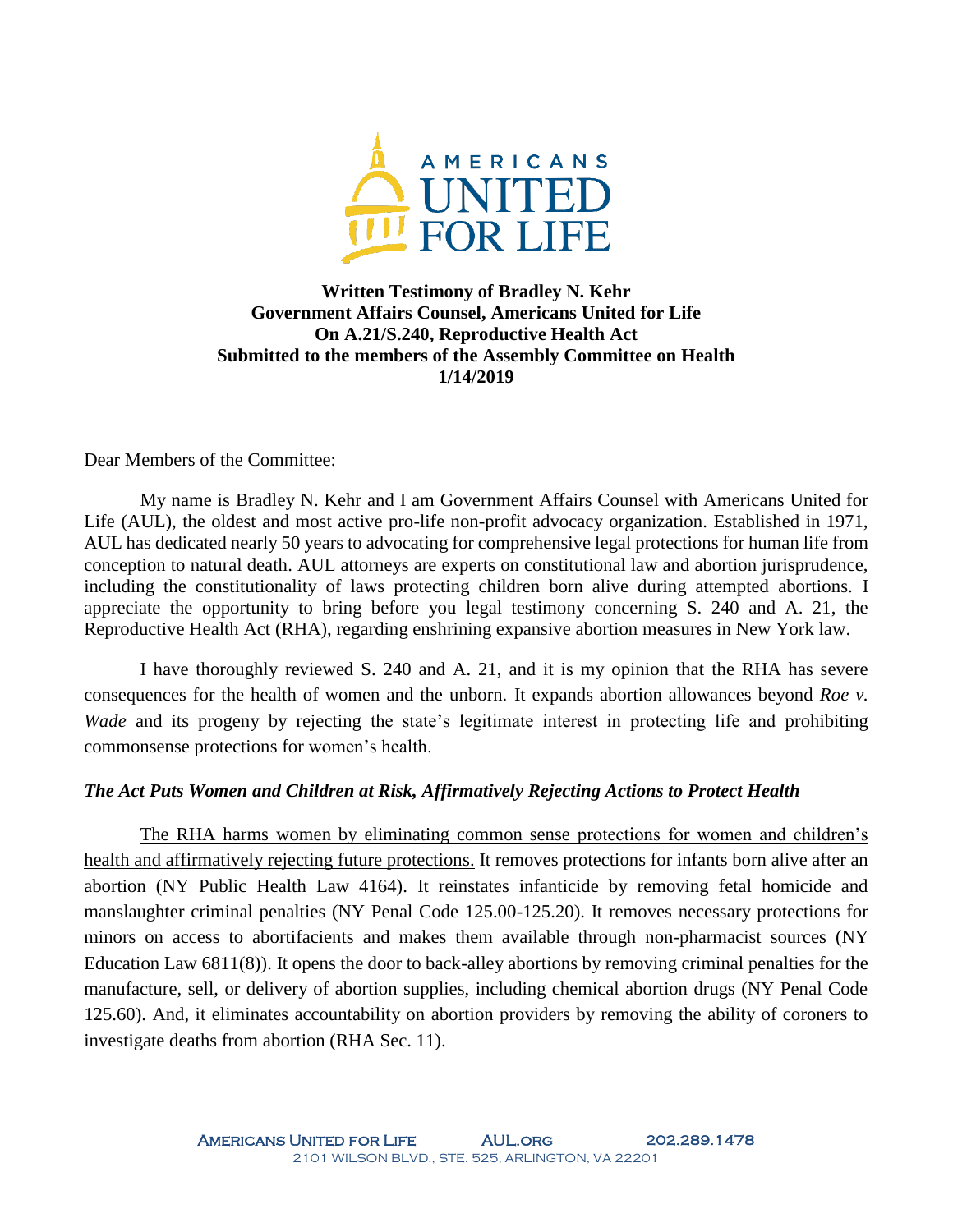### Page 2

The RHA doesn't even bother to make this a "possible" parade of horribles. They are laid out explicitly in the text of the legislation. While New York has consistently ranked low on AUL's Life List, it does currently have some protections, such as the requirement that an abortion be performed by a physician, protections for infants born alive after an abortion, and fetal homicide protections. The RHA removes each of these commonsense protections.

Additionally, the RHA paves the way for preventing any future protections for the health of the mother and child, which could include informing the woman what an abortion involves, the nature of the specific abortion procedure, the gestational age of the baby, and the risks of an abortion. It could prevent ensuring that she has time to consider the impact and consequences of an abortion.

Notices meant to fully inform the woman about her options, such as adoption services or needbased prenatal and perinatal aid would be stifled. It could prevent required sex-trafficking reporting and prohibit protections against coerced abortion, sex-selective abortion, and abortion based on genetic anomalies such as Down syndrome. Even more troubling, it would leave teenage girls without the protection and support of their families and community.

Moreover, it would clearly prohibit protections for unborn children who feel pain and would prevent a state ban on partial-birth abortion (a gruesome procedure detailed in *Gonzales v. Carhart*<sup>1</sup> ). By failing to define health, the Act allows for abortion up to the moment of delivery of the child.<sup>2</sup>

The consequences of such an explicit disdain for life are not theoretical. A prime example is Kermit Gosnell who operated in a state that had far more value for life than New York is showing. Set free by the RHA, there is no telling how extreme the results of similar abortionists will be.<sup>3</sup> And Gosnell is not alone. New York has its own Dr. Rho who botched an abortion which led to the death of Jamie Lee Morales.<sup>4</sup> Women continue to die at the hands of abortionists.<sup>5</sup> In the RHA, New York not only turns a blind eye to these outcomes, suggesting that such abortionist's underlying motivations are the anomaly instead of the norm among those who make a business out of taking unborn life, it explicitly joins with them, abdicating its rightful authority to protect women.

 $\overline{a}$ 

https://www.theatlantic.com/national/archive/2013/04/why-dr-kermit-gosnells-trial-should-be-a-front-page-story/274944/.

 $1,550$  U.S. 124 (2007).

<sup>&</sup>lt;sup>2</sup> The Supreme Court considered health to include all factors, including "physical, emotional, psychological, familial, and the woman's age" for the purposes of post-viability abortions. *Doe v. Bolton*, 410 U.S. 179, 192 (1973). This was later circumscribed by legitimate state interests. *See, Casey*, 505 U.S. 833.

<sup>3</sup> Conor Friedersdorf, *Why Dr. Kermit Gosnell's Trial Should Be a Front-Page Story*, ATLANTIC, (Apr. 12, 2013),

<sup>4</sup> The Associated Press, *NY Doctor Pleads Guilty to Negligent Homicide in Botched Abortion Procedure that Killed Woman*, NY DAILY NEWS, (May 5, 2018), https://www.nydailynews.com/new-york/queens/ny-doctor-pleads-guilty-abortionprocedure-killed-woman-article-1.3972502.

<sup>5</sup> AMS. UNITED FOR LIFE, UNSAFE, (2d ed. 2018).